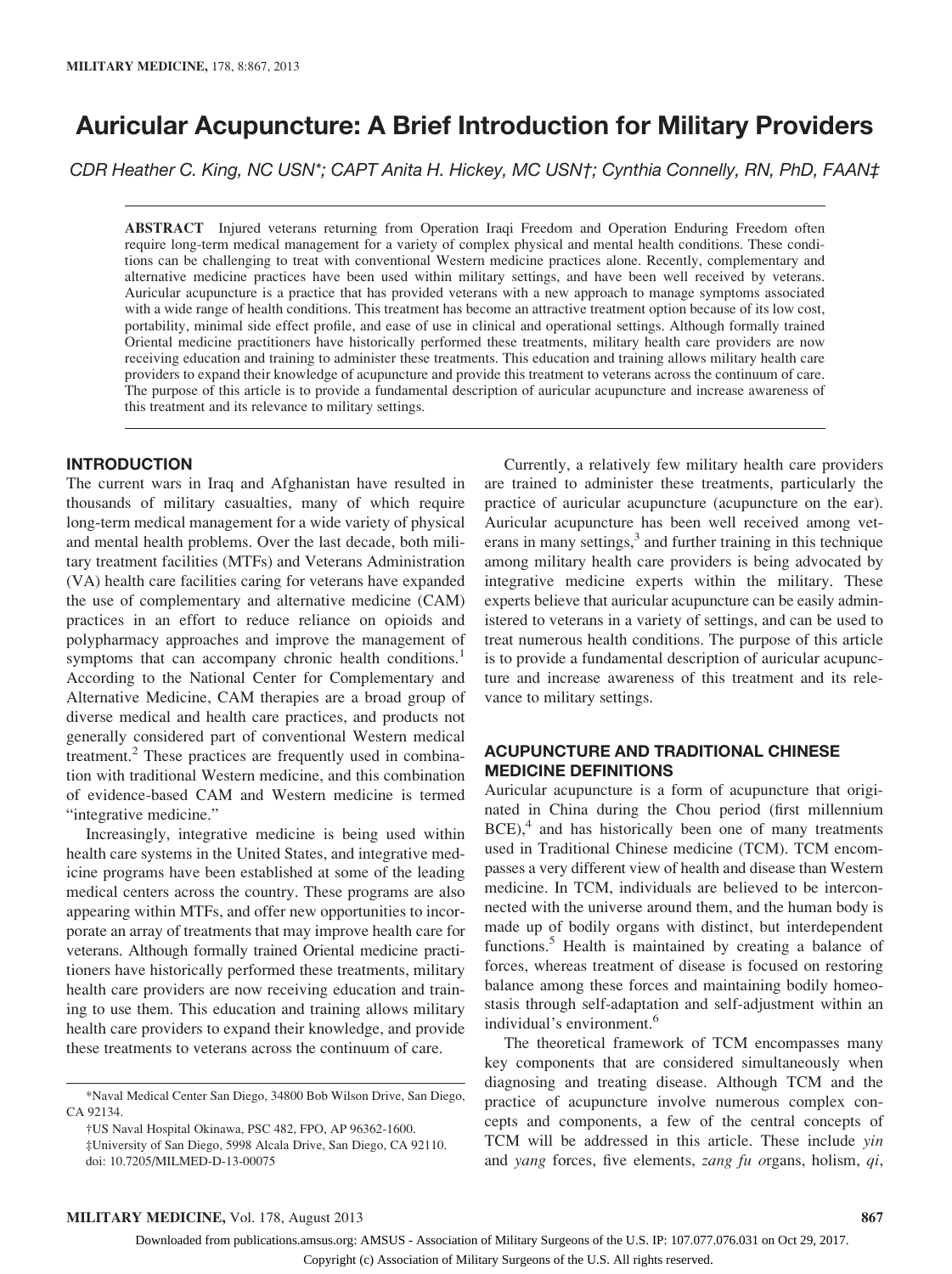and meridians. The following provides a brief definition of each of these concepts.

Yin and yang are two opposing forces that are believed to work together to achieve balance in the body. The closest literal translation of yin is "shady side of the hill," and yang is "sunny side of the hill"(p  $34$ ).<sup>7</sup> Yang forces have been described as "strong, forceful, active, energetic, aggressive" whereas *yin* forces can be described as "soft, gentle, quiet, restful, still, nurturing" (p 34).<sup>7</sup> An excess or deficiency of either yin or yang force is believed to cause illness within the body. TCM treatments attempt to restore balance between these forces.<sup>6,7</sup>

TCM also encompasses the concept of five elements within the universe that affect an individual's emotions, personality, health, and response to treatment. These elements include wood, fire, earth, metal, and water. It is believed that each individual is affected by one element more than others.7,8 Each of the five elements is related to two types of organs that are identified as either *zang* organs or  $\mu$  organs.<sup>7</sup> Zang organs are described as having more *yin* qualities, whereas the  $fu$  organs are described as having more *yang* whereas the  $fu$  organs are described as having more *yang* qualities.<sup>7</sup> Acupuncture channels are described as passages that connect the zang and  $fu$  organs. Both zang and  $fu$  organs have identification codes, channel locations, associated elements, and identified primary acupoints.<sup>7</sup>

The next concept of interest is  $qi$  (pronounced "chee").  $Qi$ is described as vital life force, a person's energy that circulates in the body through a system of pathways or "meridians." When qi is in excess or deficient, illness can occur, and TCM practices attempt to restore the balance and harmony in the circulation of  $qi^{2,7}$  Qi is believed to circulate through<br>meridian channels, which are vertical lines manned on the meridian channels, which are vertical lines mapped on the body representing invisible lines of energy or channels. Similar to a channel of water, when the flow of qi is excessive, there is a flood, and when the flow of  $qi$  is deficient, there is a stagnation of flow or a drought. Acupuncture needles inserted along meridian channels are believed to regulate the flow of  $qi$  and therefore restore balance to the body. A total of 12 meridians are documented (six yang and six  $\gamma$ in).<sup>4,7</sup> The final concept of interest is a holistic viewpoint. TCM uses a holistic view of an individual and carefully considers physical, social, emotional, and spiritual wellbeing when caring for an individual.<sup>9</sup> This holistic viewpoint is central to clinical practice in TCM, and attempts to incorporate an individualized plan of care while using components of TCM described above.



FIGURE 1. (A) Similar somatopic representation of Dr Paul Nogier's original micro-system or somatopic representation of the external auricle, and (B) corresponding parts of the body (appears as an inverted fetus). Oleson T: Auriculotherapy Manual; Chinese and Western Systems Ear Acupuncture 3rd ed London, Churchill Livingstone, 2003. Used with permission from Elsevier and Dr. Terry Oleson.

#### 868 MILITARY MEDICINE, Vol. 178, August 2013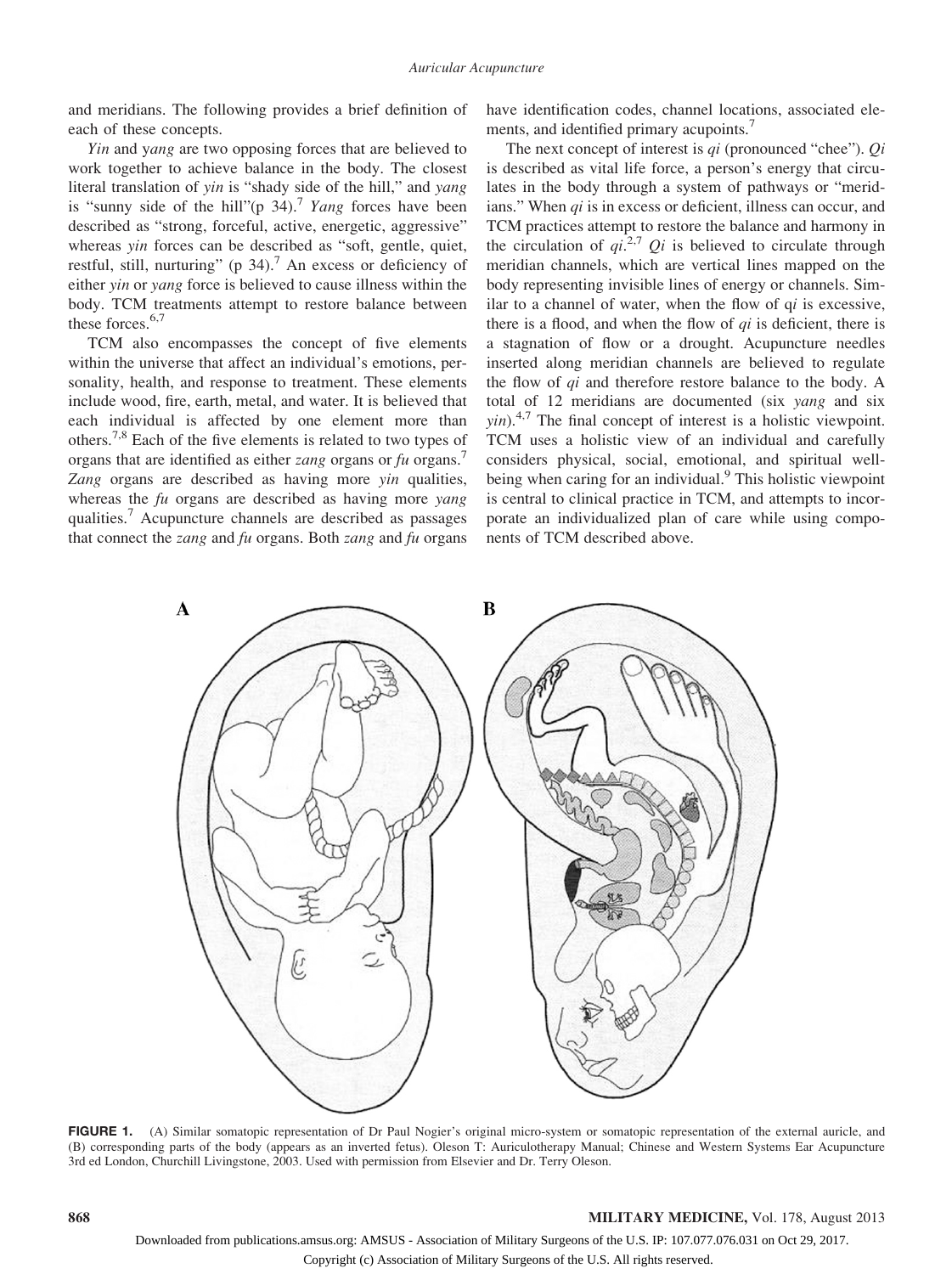## HISTORY OF AURICULAR ACUPUNCTURE

The practice of auricular acupuncture is referenced in the "Yellow Emperor's Classics of Internal Medicine," one of the oldest Chinese medical texts.<sup>4</sup> This text documents yang meridians, zang fu organs, and the kidney as directly connected to the ear.<sup>4</sup> However, some contemporary auricular acupuncture experts contend that auricular acupuncture is not dependent on meridians to function.<sup>7</sup> Rather, auricular acupuncture can be viewed as a self-contained microsystem that can affect the whole body.<sup>7</sup> This microsystem, which maps all portions of the ear to specific parts of the body and internal organs, was originally described by a French physician, Dr Paul Nogier (Fig. 1).<sup>10</sup> Research on this microsystem was performed by acupuncturists working with the Chinese Nanking Army. The medical unit within the Chinese Nanking Army tested this microsystem on thousands of patients and substantiated Nogier's conceptualization of the somatotopic representation to the auricle.<sup>7</sup> Although the Chinese Nanking Army verified Nogier's auricular somatotopic representation and agreed on many of his identified auricular acupuncture points, subsequent Chinese auricular acupuncture charts identified auricular acupuncture points corresponding to anatomic locations on the body at similar, but slightly different locations than originally described by Nogier. $11$  These slight differences are commonly represented on auricular acupuncture charts as (E.) European, (F.) French, or (C.) Chinese to identify the origin of an auricular acupoint.

The origin of these discrepancies is unclear, as the practice of auricular acupuncture expanded to many countries after Nogier's description. However, some authors have suggested that language translations may have contributed to different auricular maps.<sup>7</sup> Contemporary auricular acupuncture charts now commonly display both European acupoints and Chinese acupoints, and are largely a result of the World Health Organization's international meetings that sought to standardize auricular acupuncture nomenclature and anatomy (see Fig.  $2$ ).<sup>12</sup> However, even with standardized auricular acupuncture charts, the practice of auricular acupuncture varies among countries and practioners. A recent Chinese article highlights this concern, and cites the need to further standardize acupuncture nomenclature, charts, and practice internationally.<sup>8</sup>

## DIAGNOSTIC TECHNIQUES AND METHODS OF AURICULAR ACUPUNCTURE

When performing auricular acupuncture several diagnostic techniques are completed before treatment. First, visual inspection of the general appearance of the external auricle is assessed for skin color, dry skin, anatomical variations, and ear lobe creases.<sup>7</sup> Observations of skin changes and anatomic changes of the ear are believed to be associated with clinical conditions, and should be carefully considered before any treatment.<sup>7</sup> Next, general sensitivity of the external auricle can be determined with the use of manual pressure, a round tipped metal probe, an electrical point finder, or electroder-





FIGURE 2. An example of an auricular acupuncture chart displayin commonly accepted musculoskeletal points (E. denotes European identified points, and C. denotes Chinese identified points). Oleson T: Auriculotherapy Manual; Chinese and Western Systems Ear Acupuncture 3rd ed London, United Kingdom, Churchill Livingstone, 2003. Used with permission from Elsevier and Dr. Terry Oleson.

mal screening device.<sup>7,13</sup> Areas of the ear found to have increased sensitivity frequently correlate to areas of the body with clinical pathology.<sup>1</sup>

Other diagnostic methods used in auricular acupuncture include the Oriental method of pulse diagnosis, or a variation on this technique termed "Nogier vascular autonomic signal (N-VAS)."<sup>7</sup> Oriental pulse diagnosis is a technique in which the practitioner places the three middle fingers on each wrist over the radial artery of the patient. The qualities of the patient's pulses are evaluated for similarities and differences in position, strength, and depth.<sup>7</sup> A slightly different technique used in auriculotherapy is the N-VAS. The N-VAS is a technique in which the practitioner touches the patient's external ear with one hand and simultaneously palpates the patient's radial pulse with the thumb of the other hand. The external ear of the patient is stimulated either manually or with instruments designed to stimulate the ear. As the ear is stimulated, the amplitude of the patient's pulse is monitored for changes in response to the stimulation. This technique is used to identify sensitive and reactive areas of the ear to correctly diagnose pathology and formulate an appropriate treatment plan. These pulse diagnostic methods along with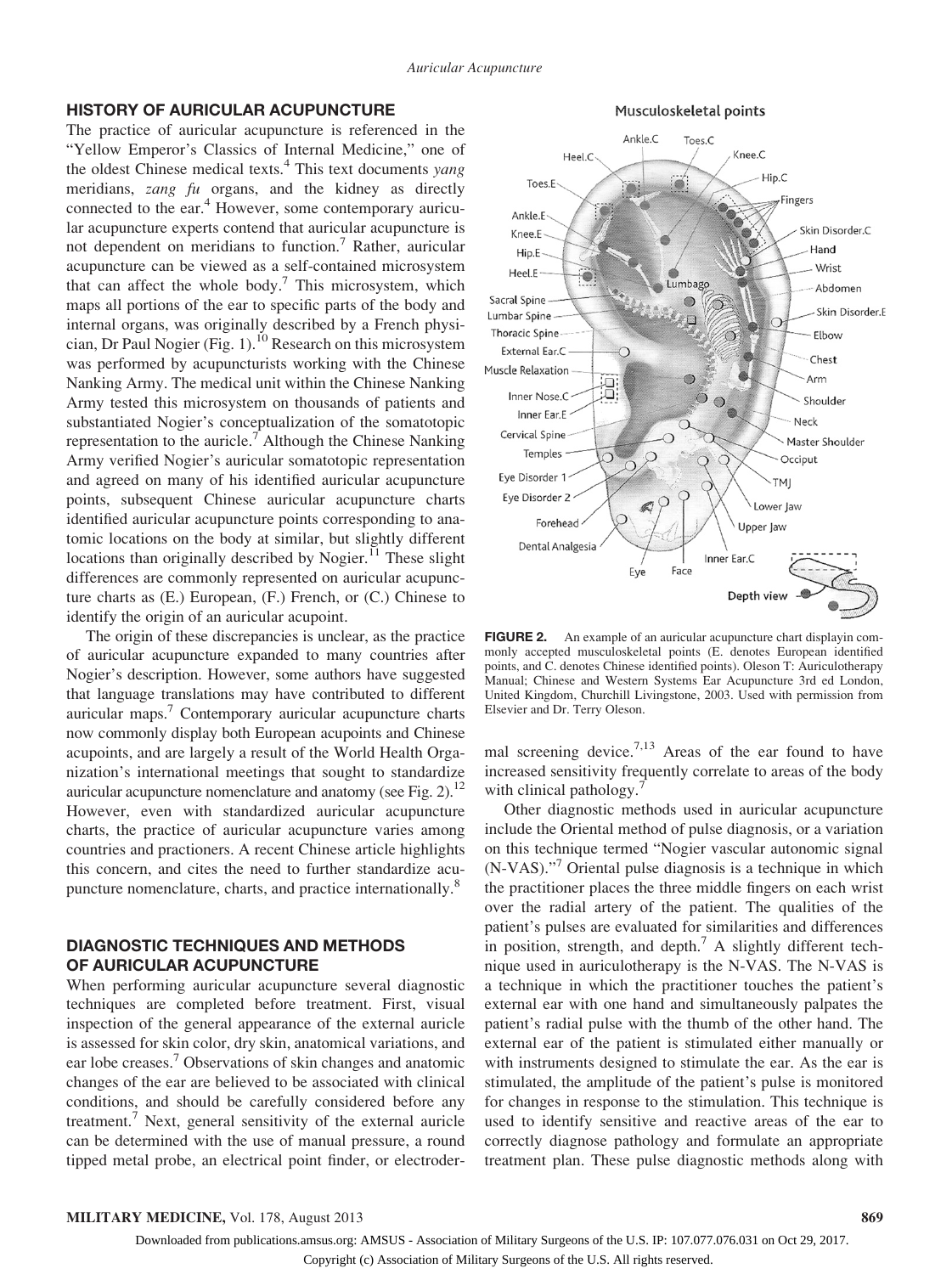

FIGURE 3. Surface view of auricular master points. (O) represents raised portions of the auricle,  $(•)$  represents deep regions of the auricle, and  $(•)$ represents hidden regions of the auricle. Oleson T: Auriculotherapy Manual; Chinese and Western Systems Ear Acupuncture. 3rd ed London, United Kingdom, Churchill Livingstone, 2003. Used with permission from Elsevier Copyright Clearance Center and Dr. Terry Oleson.

other auricular diagnostic methods require advanced education and involve intricate assessment of an individual's pulse.<sup>7</sup>

Alternatively, Western medicine diagnostic procedures (i.e., radiologic images) or known medical history may be used to guide an auricular acupuncture treatment. Frequently, in contemporary auricular acupuncture practice, a combination of both Oriental and Western medicine diagnostic techniques are used to determine an auricular acupuncture treatment.<sup>7</sup>

Once the appropriate areas of increased auricular sensitivity or anatomic pathological locations have been identified, an auricular treatment may be performed. Auricular acupuncture treatment options include a range of minimally invasive techniques such as the use of specifically designed acupuncture needles (with or without the use of electrical stimulation), metal studs, magnets, pearls, seeds, tacks, or manual pressure/massage that are applied to the external ear.

The practice of auricular acupuncture allows for some variation in treatment methods. For example, some auricular acupuncturists treat a condition based on sensitive auricular areas; however, many times auricular somatopic charts are used as a guide to treat known body pathology. Numerous auricular acupuncture treatment protocols have been developed to guide auricular acupuncturists since Nogier's original description of the somatopic correspondence map. These protocols are for a wide range of health conditions.<sup>7</sup>

In addition to the auricular acupuncture protocols and individual auricular acupuncture points, there are also identified "master" points on the ear. Master points can be used to complement anatomic auricular acupoints and auricular acupuncture protocols, or can be used as a sole treatment. Master points have been described as the most active and useful points on the  $ear^7$  and are illustrated in Figure 3 and described briefly in Table I.

# PROPOSED MECHANISMS OF ACTION FOR ACUPUNCTURE

Recent evidence indicates that the effects of acupuncture are mediated through the central nervous system and have been investigated with both functional magnetic resonance imaging and positive emission tomography and show a broad neuromatrix response involving limbic and limbic-related brain structures (structures that support emotional, behavior, motivation, and long-term memory functions).<sup>14</sup> Previous research has also shown that acupuncture activates  $A-\delta$  and C afferent nerve fibers that transmit signals to the spinal cord and cause a local release of dynorphin and enkephalins.<sup>15–18</sup> These endogenous peptides resemble opiates and can produce analgesia.19 Further, afferent pathways are propagated to the midbrain and trigger spinal cord excitatory and inhibitory mediators that release numerous neurotransmitters including serotonin, dopamine, and norepinephrine.<sup>20–22</sup> Subsequently, these neurotransmitters lead to pre- and postsynaptic inhibition and suppression of the transmission of pain. These findings have largely supported the use of acupuncture as a pain

TABLE I. Description of Auricular Acupuncture Master Points

| <b>Master Points</b>      | Description                                                                                                        |
|---------------------------|--------------------------------------------------------------------------------------------------------------------|
| Point Zero                | Physiologic center of external auricle and promotes body homeostasis.                                              |
| Shen Men                  | Termed the "spirit gate" and promotes tranquilization and allows the mind to connect to one's spirit.              |
| Sympathetic               | Provides balance between the sympathetic and parasympathetic nervous systems.                                      |
| Allergy Point             | Promotes the reduction of inflammation associated with allergic reactions, rheumatoid arthritis, and asthma.       |
| <b>Thalamus Point</b>     | Encompasses the thalamus and hypothalamus and is believe to affect signals from the thalamus to cerebral cortex as |
|                           | well as hypothalamus functions that regulate autonomic nerves.                                                     |
| <b>Tranquilizer Point</b> | Produces a sedation effect.                                                                                        |
| Endocrine Point           | Promotes endocrine hormones to homeostasis.                                                                        |
| Master Oscillation Point  | Balances disorders of right and left cerebral hemispheres.                                                         |
| Master Sensorial Point    | Controls sensory cerebral cortex area of parietal lobe, temporal lobe, and occipital lobe.                         |
| Master Cerebral Point     | Represents prefrontal lobe of brain and parts of the cerebral corticies.                                           |

Oleson T: Auriculotherapy Manual: Chinese and Western Systems of Ear Acupuncture. 3rd ed. London, Churchill Livingstone, 2003. Used with permission from Elsevier and Dr. Terry Oleson.

#### 870 MILITARY MEDICINE, Vol. 178, August 2013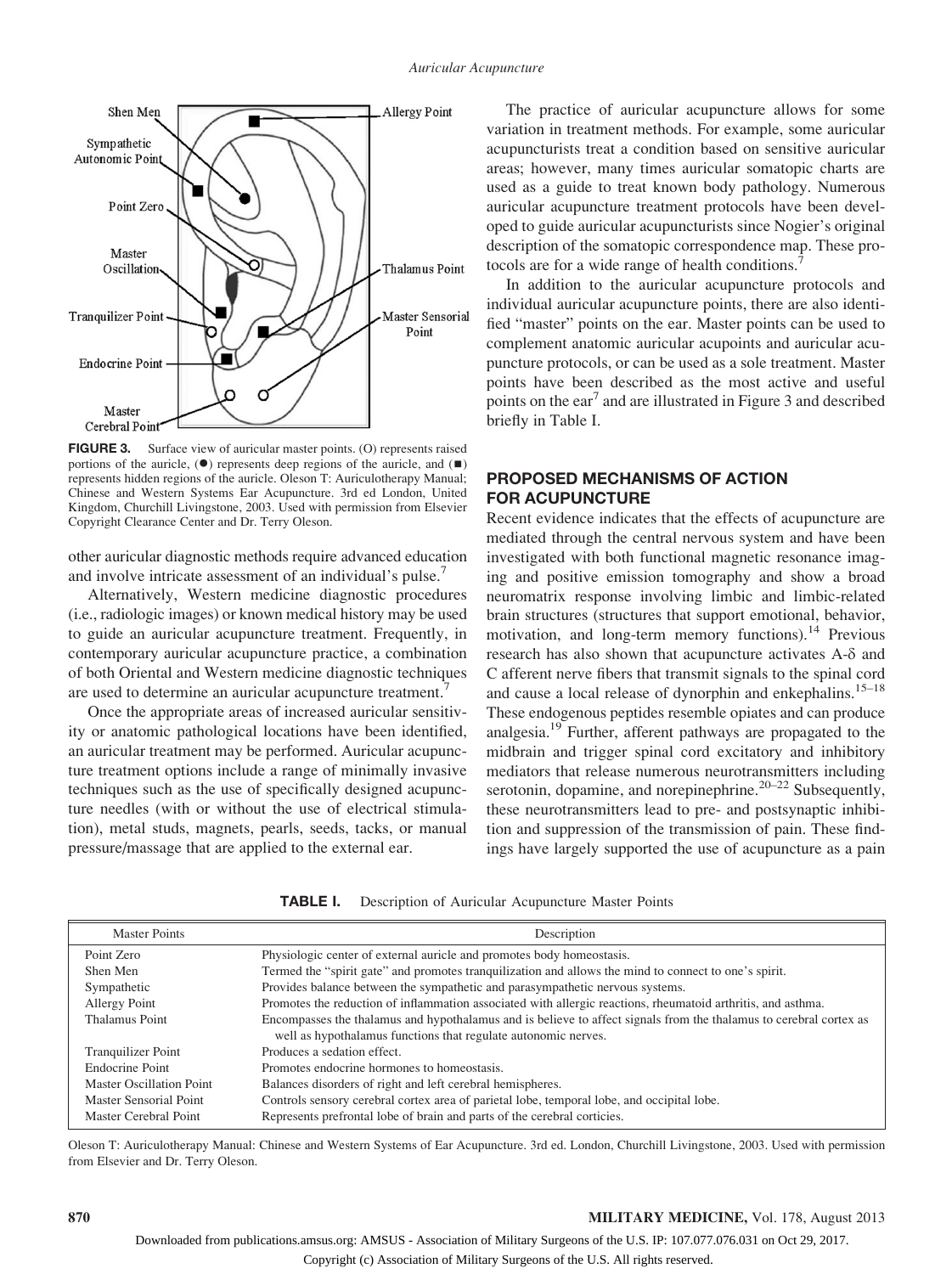intervention. As a result, acupuncture has been widely practiced for this purpose.

Auricular acupuncture may additionally work through mechanisms based on regional nerve innervations of the ear. Although nerve fibers within the ear can have overlapping distributions, most commonly the helix and lobe of the ear are innervated by the cervical plexus, the pinna of the ear is innervated by the trigeminal nerve, and the concha of the ear is innervated by the vagus, facial, and glossopharyngeal nerves. Few studies have investigated how these nerves may contribute to the observed effects of auricular acupuncture, although it is known that stimulation of acupuncture needles placed in the conchae stimulates the parasympathetic nervous system.<sup>23</sup> This may contribute to some of the effects reported in auricular acupuncture investigations. Future scientific research on physiologic mechanisms of action for both auricular acupuncture and full body acupuncture is needed to gain a greater understanding of the effects of acupuncture.

## SAFETY OF ACUPUNCTURE

Currently, large-scale studies solely examining the safety of auricular acupuncture do not exist, and few auricular acupuncture clinical trials report adverse events.<sup>24</sup> However, auricular acupuncture treatments are generally believed to be as safe as body acupuncture. The safety of body acupuncture has been reported in several large prospective investigations.25–29 Across these investigations, the reported incidence of mild adverse events from acupuncture ranged from 3.76% to  $15\%$ <sup>25,27–29</sup> The most commonly reported mild adverse events of acupuncture include pain, bleeding, or hematoma.<sup>25,27-29</sup> Serious adverse events such as pneumothorax, nerve damage, or infection rarely occur.<sup>25</sup>

Future research is needed to provide accurate safety data specific to auricular acupuncture practice. Further, practitioners performing auricular acupuncture need to be aware of possible mild and severe adverse events that may be associated with auricular acupuncture and provide appropriate informed consent to individuals who receive acupuncture treatments.

### CLINICAL USES OF AURICULAR ACUPUNCTURE

One of the most widely used clinical practice applications of auricular acupuncture is to treat drug addiction. $30$  This use of auricular acupuncture is largely a result of the development of the National Acupuncture Detoxification Association protocol. Originally developed for opiate addiction, $31$  this protocol first included body acupuncture points in combination with auricular acupuncture points. Later the National Acupuncture Detoxification Association protocol was modified to include only auricular acupuncture points, and is now widely used as a supplemental treatment for alcohol and drug abuse withdrawal symptoms.

However, auricular acupuncture has also been used to successfully treat a number of health conditions, some of which include migraine headaches, depression, anxiety, insomnia, and weight loss in obese individuals.<sup>32–36</sup> Auricular acupuncture has also demonstrated beneficial effects to reduce acute and chronic pain intensity. $37,38$  A recent meta-analysis of auricular acupuncture and related techniques (termed auriculotherapy) supports the use of auriculotherapy for the treatment of postoperative, acute, and chronic pain conditions.<sup>37</sup> The results of this analysis reveal that auricular acupuncture can reduce analgesic requirements for perioperative pain and reduce pain intensity for acute and chronic pain conditions. Overall, this meta-analysis concluded that the strength of evidence for efficacy of auriculotherapy as an intervention is at a moderate level when compared with control groups.<sup>37</sup>

Although not a comprehensive review of auricular acupuncture, results from these investigations indicate that auricular acupuncture is a promising nonpharmacological treatment that deserves increased attention and research efforts.

## CLINICAL USES OF ACUPUNCTURE AMONG VETERANS

In recent years, auricular acupuncture and body acupuncture have been increasingly used to treat veterans with a wide variety of health conditions. Auricular acupuncture protocols have been developed specifically for use with military populations. The most widely used military specific auricular acupuncture protocol is the battlefield acupuncture protocol (Fig. 4).<sup>39</sup> This protocol was developed by Col Richard Niemtzow and is used for the treatment of pain among



FIGURE 4. Surface view of battlefield acupuncture points. ASP needles are placed in a sequential order (1) Cingulate gyrus, (2) Thalamus, (3) Omega 2, (4) point zero, (5) Shen Men. Shaded shapes represent hidden areas of the auricle for ASP needle placement, however ASP needle may be placed on a visible portion of the ear in close to the original point. Used with permission from Col (ret.) Richard Niemtzow as described in Niemtzow R: Battlefield acupuncture. Medical Acupuncture, 2007; 19: 225–8.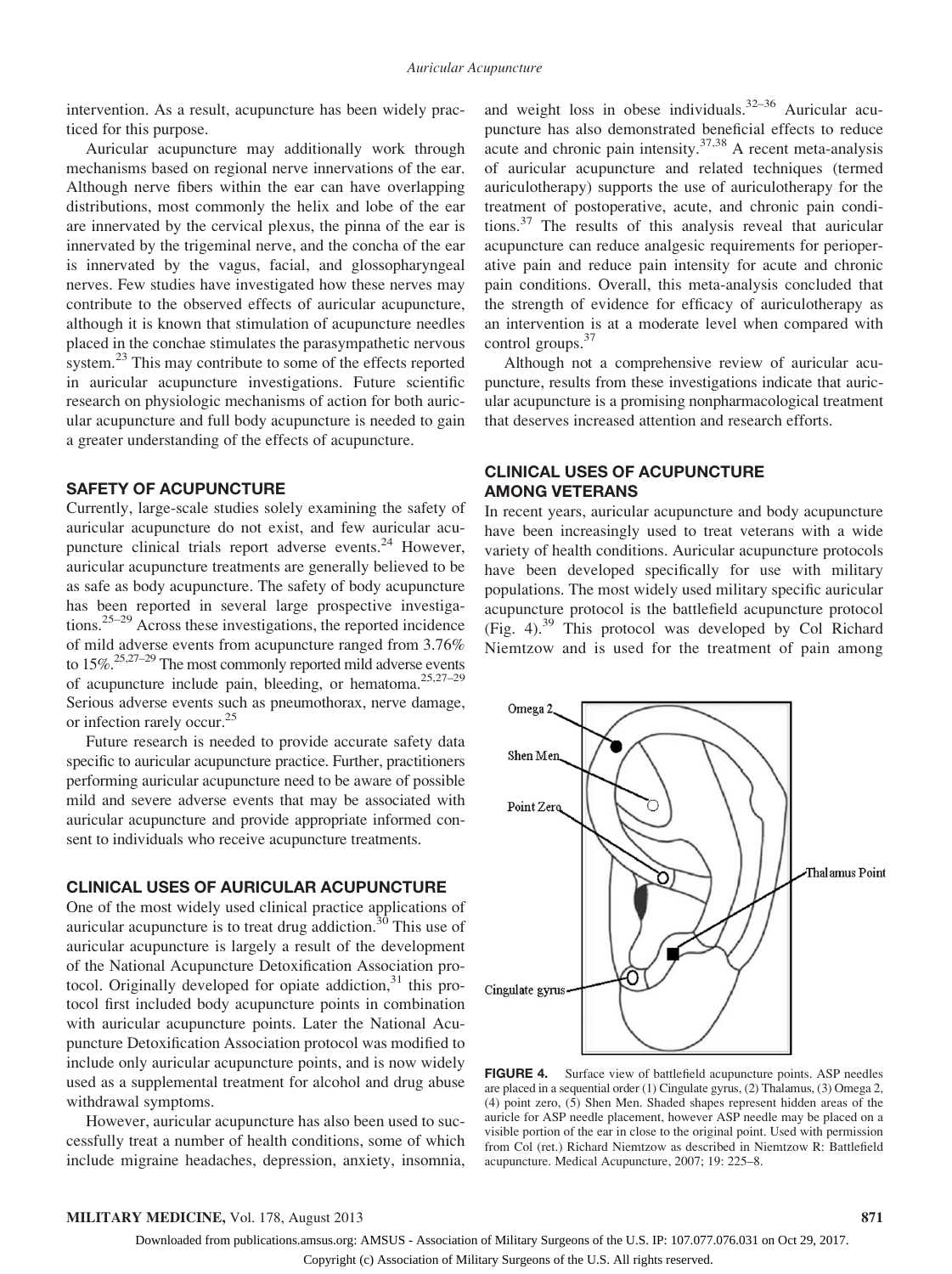veterans.39 The battlefield acupuncture protocol uses a series of five acupoints (cingulate gyrus, thalamus, omega-2, point zero, and shen men) in which ASP (Aiguille D'acupuncture semi-permanente) studs (short needles that stay in the ear for several days) are placed in a sequential manner.<sup>39</sup> The treated individual is asked to ambulate after each stud is placed and evaluate the intensity of their pain. When the pain is relieved, no other ASP studs are placed. This simple protocol has been used for veterans throughout the continuum of care and has demonstrated the ability to reduce pain intensity.<sup>39</sup>

Several other auricular acupuncture protocols have been developed for use with military populations as well. Specifically, the Auricular Trauma Protocol and Post Traumatic Stress Disorder (PTSD) Auricular Protocol were developed by the Helms Medical Institute.<sup>40</sup> These protocols use auricular acupoints that are specific to the pathophysiology of traumatic injuries and PTSD. ASP studs or traditional acupuncture needles are placed in specific auricular acupoints that are "active" or "sensitive" as identified by an electrical-point finder. These auricular acupuncture protocols are increasingly being used at military facilities across the country, and ongoing research is examining the efficacy of these treatments.

Additionally, several small-scale investigations and case reports have examined full-body acupuncture among veterans, and have reported beneficial effects for upper extremity complex regional pain syndrome, acute pain syndromes, and musculoskeletal pain (low back, neck, and shoulder pain).24,41,42 Numerous descriptive news articles have also documented personal accounts of improvements in chronic pain, insomnia, PTSD symptoms, and reduction of medication use among veterans. $43,44$ 

### BENEFITS OF ACUPUNCTURE TO VETERANS

Although further scientific investigations are needed to explore the effects of auricular acupuncture and full-body acupuncture, these treatments appear to offer some unique benefits to veterans. Veterans returning from Operation Enduring Freedom (OEF) or Operation Iraqi Freedom (OIF) have high prevalence rates of PTSD, traumatic brain injury, depression, anxiety, sleep disturbance, chronic pain, and physical injuries.45–47 These comorbidities can be complex and challenging to treat with traditional medical practices alone. Integrating the use of alternative nonpharmacologic therapies such as acupuncture with current medical practices expands treatment options available to veterans and uses a multimodal approach to address these health concerns.

Auricular acupuncture may benefit veterans with PTSD because of the enhanced parasympathetic nervous system activity that occurs after acupuncture needles are placed in the conchae of the ear.<sup>23</sup> Veterans with PTSD are known to have sympathetic hyperactivation, and auricular acupuncture may have the ability to promote homeostasis for the imbalance that exists between the sympathetic and parasympathetic nervous systems. However, rigorous studies of acupuncture are needed to evaluate if this occurs.

Numerous other benefits of auricular acupuncture are particularly relevant to veterans. These treatments are minimally invasive, inexpensive, portable; have minimal side effects; and can be easily administered in a variety of clinical settings, including operational settings. In fact, auricular acupuncture treatments in many ways are ideal for operational settings that demand rapid delivery of effective treatments, particularly pain treatments. In addition, the education and training in auricular acupuncture for military physicians, nurses, corpsmen, and medics are relatively brief. After a short period of didactic education, clinical training, passing a written examination, and obtaining appropriate privileging, this treatment can be delivered to veterans in operational settings and across the continuum of care.

Further, acupuncture treatments offer unique benefits in that they are rooted in TCM. TCM emphasizes concepts such as holism, self-regulation, self-adjustment, and balance. These concepts are fundamental to the practice of acupuncture and promote veterans to engage in healthy behaviors.

## MILITARY ACUPUNCTURE TRAINING AND EDUCATION

The training and education of auricular acupuncture techniques for military health care providers usually require 4 to 8 hours of didactic teaching and clinical practice, followed by a short examination. The U.S. Air Force initially developed auricular acupuncture training and education for military health care providers and continues this training at the Air Force Acupuncture Center located at Andrews Air Force Base, Maryland. Auricular acupuncture training can also be obtained through MTF educational programs and approved civilian courses (e.g. http://www.auriculotherapy.com offered by Dr Terry Oleson a leading worldwide expert on auriculotherapy). Both military privileged providers and nonprivileged providers (nurses, corpsmen, medics, etc.) may be trained to perform auricular acupuncture. However, nonprivileged providers trained in auricular acupuncture techniques are required to submit approval to their local privileging authority to perform this treatment under a defined scope of practice.

It is important to recognize that auricular acupuncture represents only one of many acupuncture techniques. Fullbody acupuncture techniques address health problems through meridian channels and have been a valuable treatment for many veterans. These treatments are administered by licensed acupuncturists or medically trained physicians and require more extensive education. Licensed acupuncturists receive 3 to 5 years of formal education from an accredited institution (Accreditation Commission for Acupuncture and Oriental Medicine) and pass a certification examination. Privileged military health care providers (physicians, dentists, podiatrists, chiropractors, clinical pharmacists, physical and occupational therapists, physician's assistants, and advanced practice nurses) can participate in medical acupuncture training program that requires a shortened training program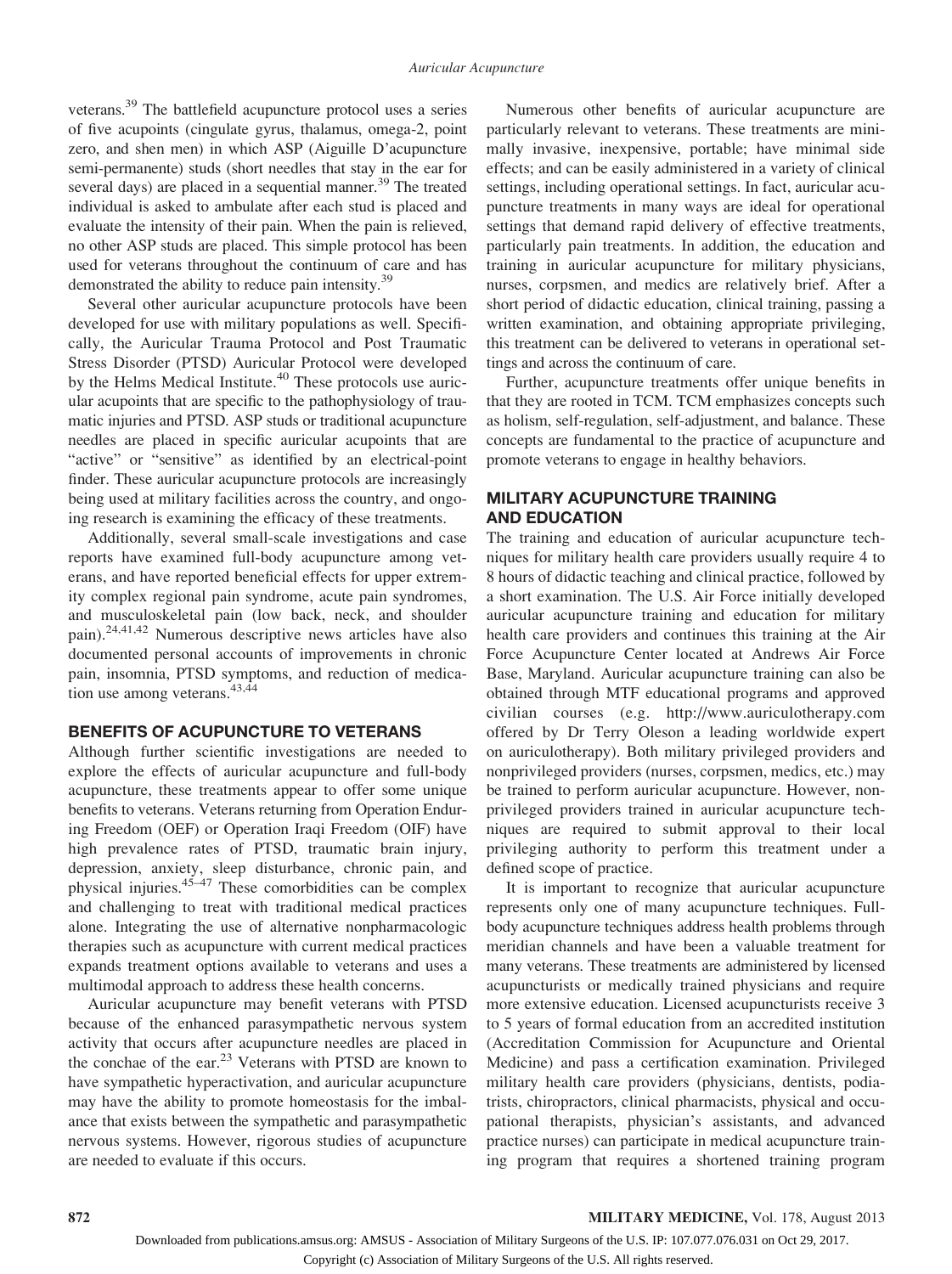(300 hours of formal education) on the use of body acupuncture techniques. Currently, medical acupuncture training programs use civilian programs to train military health care providers (i.e., Helms Medical Institute, McMasters University, State University of Downstate Medical Center, Tri-State College of Acupuncture). Once training is complete, military health care providers can perform a variety of acupuncture procedures. Physicians who complete a medical acupuncture training program approved by the American Board of Medical Acupuncture may obtain board certification in medical acupuncture after passing an examination and completing 2 years of medical acupuncture practice. The current process of training military health care providers in acupuncture techniques is rapidly evolving and may change as these techniques expand within military settings.

# FUTURE USES OF AURICULAR ACUPUNCTURE IN MILITARY SETTINGS

The use of auricular acupuncture, full-body acupuncture, and other CAM treatments are rapidly emerging within programs offered in military settings. The Warrior Resilience Center at Fort Bliss, Texas; the Holistic Health Program at Camp Pendleton, California; and the National Intrepid Center of Excellence at Walter Reed National Military Center, Bethesda, Maryland, are excellent examples of how treatments such as auricular acupuncture and full-body acupuncture can be integrated into traditional medical models. It is hoped that similar integrative centers will be implemented in other MTFs and smaller military clinics across all military services. Integrating CAM treatments into military medicine has the potential to transform health care delivery to our veterans by using the best Western medicine practices, in addition to holistic practices that address the mind, body, and spirit.

#### **CONCLUSIONS**

The value of acupuncture has been recognized by the National Institutes of Health in the most recent consensus statement recommending the expanded use of acupuncture in conventional medicine.<sup>48</sup> Since this consensus statement was published, acupuncture use among the general public increased significantly although acupuncture use among veterans is largely unknown.<sup>49</sup> Previous studies on use of CAM modalities, such as acupuncture, have indicated veterans use CAM modalities at similar rates to the general public. However, CAM modalities has been consistently used more frequently by females, Caucasians, and individuals with higher socioeconomic status.<sup>50</sup> These findings indicate that CAM modalities may not be accessible or affordable to all veterans. By expanding educational opportunities for military health care providers in CAM techniques, such as auricular acupuncture, the availability of these treatments may be more widely available to veterans of all social and economic backgrounds. This availability may promote wellness and an emphasis on activation of the healing response among veterans.

A critical need exists within the military to use effective, practical treatment options to manage symptoms of acute and chronic health conditions affecting veterans entrusted to our care. Auricular acupuncture and CAM treatments may offer an important opportunity to improve the health of veterans. Acupuncture treatments deserve our attention and research efforts to establish a base of evidence for these treatments among veterans.

#### ACKNOWLEDGMENTS

The authors thank Drs. Anita Hickey and Anna Helgeson for their encouragement and enthusiasm that provided the motivation to write this article. We also thank Drs. Mary Jo Clark and Dennis Spence for their editorial comments in preparing this manuscript.

### **REFERENCES**

- 1. Veterans Affairs Office of Research and Development: PTSD and complementary alternative medicine research opportunities: executive summary paper. Available at http://www.research.va.gov/news/research\_highlights/ ptsd-cam-051711.cfm; accessed February 12, 2013.
- 2. National Center for Complementary and Alternative Medicine: What is complementary and alternative medicine? Available at http://nccam.nih .gov/health/whatiscam; accessed September 9, 2012.
- 3. Niemtzow RC, Gambel J, Helms J, Pock A, Burns SM, Baxter J: Integrating ear and scalp acupuncture techniques into the care of blastinjured United States military service members with limb loss. J Altern Complement Med 2006; 12(7): 596–9.
- 4. Veith I, trans-ed: The Yellow Emporer's Classic of Internal Medicine. Berkeley, University of California Press, 2002.
- 5. Li Z, Xu C: The fundamental theory of traditional Chinese medicine and the consideration in its research strategy. Front Med 2011; 5(2): 208–11.
- 6. Wang JH: Traditional Chinese medicine and the positive correlation with homeostatic evolution of human being: based on medical perspective. Chin J Integr Med 2012; 18(8): 629–34.
- 7. Oleson T: Auriculotherapy Manual: Chinese and Western Systems of Ear Acupuncture, Ed 3. London, Churchill Livingstone, 2003.
- 8. Wang L, Zhou L, Zhao B: Thoughts and strategies of developing an international standard of nomenclature and location of auricular acupuncture points. Zhongguo Zhenjiu 2011; 31(2): 165–8.
- 9. Hao Y, Liu H, Yue S, Liu X: Introducing traditional Chinese nursing: a review of concepts, theories and practices. Int Nurs Rev 2011; 58(3): 319–27.
- 10. Nogier P: Le pavillion de l'oreille. Zones et points reflexes. Sainte-Ruffine, Maisonneuve, 1956.
- 11. Hwang H, trans-ed.: Ear acupuncture: a Chinese medical report. Emmaus, PA, Rodale Press, 1977.
- 12. World Health Organization: Report of the working group on auricular acupuncture nomenclature. Available at http://whqlibdoc.who.int/ publications/1991/9241544171\_eng.pdf; accessed February 12, 2013.
- 13. Pearson S, Colbert AP, McNames J, Baumgartner M, Hammerschlag R: Electrical skin impedance at acupuncture points. J Altern Complement Med 2007; 13(4): 409–18.
- 14. Feng Y, Bai L, Ren Y, et al: Investigation of the large-scale functional brain networks modulated by acupuncture. Magn Reson Imaging 2011; 29: 958–65.
- 15. Kawakita K, Funakoshi M: Suppression of the jaw-opening reflex by conditioning a-delta fiber stimulation and electroacupuncture in the rat. Exp Neurol 1982; 78(2): 461–5.
- 16. Liu J, Qin W, Guo Q, et al: Divergent neural processes specific to the acute and sustained phases of verum and sham acupuncture. JMagn Reson Imaging 2011; 33: 33–40.
- 17. Pomeranz B, Chiu D: Naloxone blockade of acupuncture analgesia: endorphin implicated. Life Sci 1976; 19(11): 1757–62.

#### MILITARY MEDICINE, Vol. 178, August 2013 873